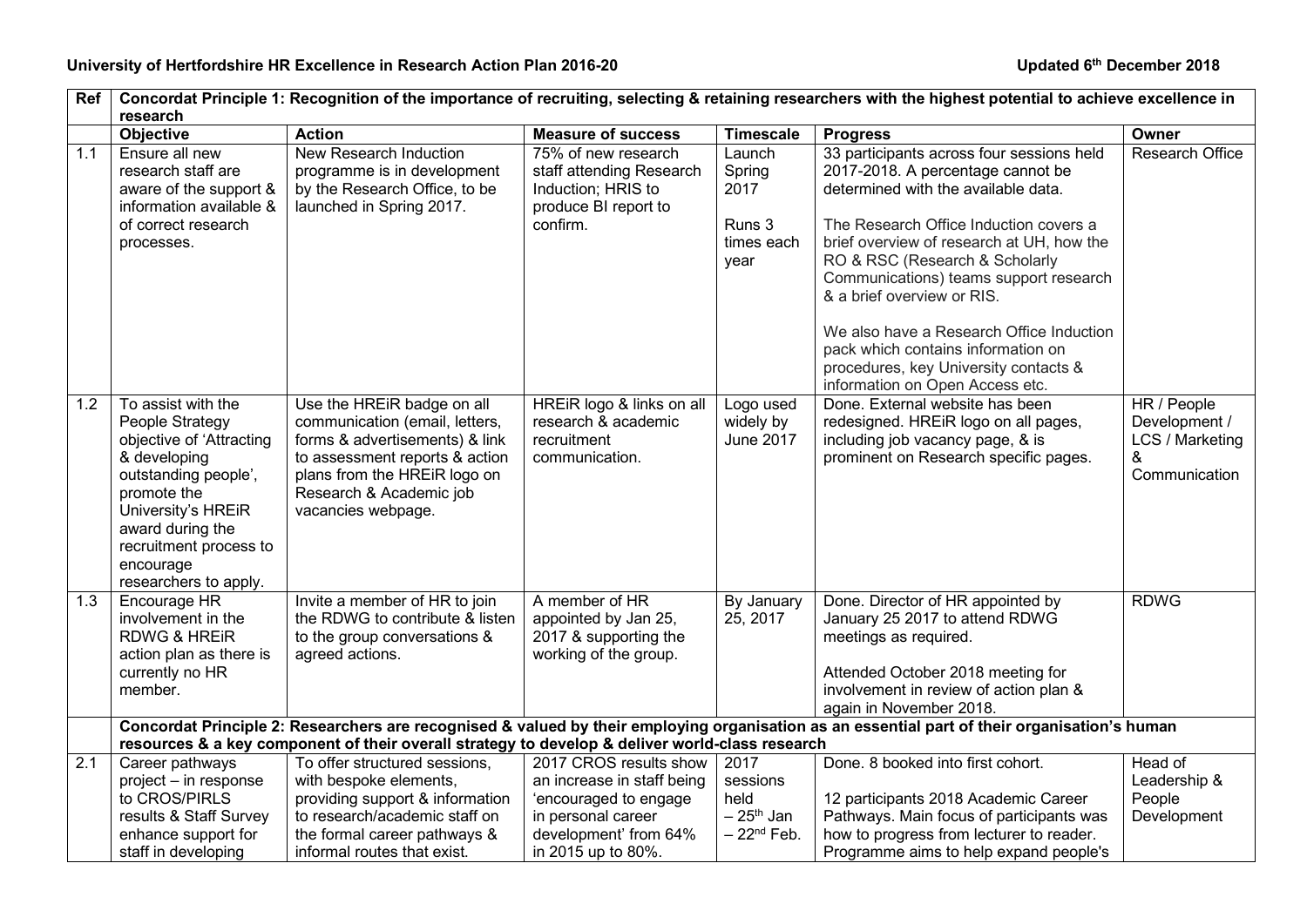|                  | their careers &        | Covering how frameworks &          |                          | $-22nd$                | thinking about their options. The following |                        |
|------------------|------------------------|------------------------------------|--------------------------|------------------------|---------------------------------------------|------------------------|
|                  | applying for           | pathways can be used to map        |                          | March                  | are usually offered & taken up:             |                        |
|                  | progression to         | career development & assess        |                          | $-20th$ April          | LTIC presenting academic career             |                        |
|                  | Readership &           | training needs.                    |                          |                        | pathway options, including the              |                        |
|                  | Professorship.         |                                    |                          | 2018                   | new Associate Professor role.               |                        |
|                  |                        |                                    |                          | sessions               | PDC (People Development)                    |                        |
|                  |                        |                                    |                          | held:                  | introduces the Vitae Researcher             |                        |
|                  |                        |                                    |                          | - 7 <sup>th</sup> June | <b>Development Framework</b>                |                        |
|                  |                        |                                    |                          | - $25th$ June          | Colleagues from the coaching                |                        |
|                  |                        |                                    |                          | - $16th$ July          | pool come to final session to help          |                        |
|                  |                        |                                    |                          | $-21st$ Aug.           | participants embed learning &               |                        |
|                  |                        |                                    |                          |                        | consider 'what next'.                       |                        |
|                  |                        |                                    |                          |                        | The most recent cohort is composed          |                        |
|                  |                        |                                    |                          |                        | mostly of new employees to the              |                        |
|                  |                        |                                    |                          |                        | University.                                 |                        |
|                  |                        |                                    |                          |                        |                                             |                        |
|                  |                        |                                    |                          |                        | CROS 2017 shows 83% agree/strongly          |                        |
|                  |                        |                                    |                          |                        | agree that they are encouraged to engage    |                        |
|                  |                        |                                    |                          |                        | in personal career development.             |                        |
| $\overline{2.2}$ | Encourage              | Provide sufficient budget to run   | Bids received across the | Annually -             | Done. 2017/18 launched Sept 2017. All       | RDWG/                  |
|                  | Researcher-Led         | the annual rounds of Skill Up! &   | 10 schools & successful  | opens in               | 10 schools used their allocation - an       | <b>Research Office</b> |
|                  | Researcher             | continue to empower the            | allocation of £5000 for  | Jan 2017               | improvement on previous year.               |                        |
|                  | Development to         | <b>RDWG School representatives</b> | Researcher               |                        |                                             |                        |
|                  | provide needs-based    | to run this.                       | Development              |                        | RDWG school reps maintained ownership       |                        |
|                  | development priorities |                                    |                          |                        | of process for selecting award winners,     |                        |
|                  | in a bottom-up mode.   |                                    |                          |                        | working in pairs.                           |                        |
|                  |                        |                                    |                          |                        |                                             |                        |
|                  |                        |                                    |                          |                        | Skill up winners write reports which are    |                        |
|                  |                        |                                    |                          |                        | reviewed each year & the process            |                        |
|                  |                        |                                    |                          |                        | improved. Soundbites:                       |                        |
|                  |                        |                                    |                          |                        | <b>HSK workshop:</b>                        |                        |
|                  |                        |                                    |                          |                        | 'Sharing these experiences helped me to     |                        |
|                  |                        |                                    |                          |                        | identify potential problems with my own     |                        |
|                  |                        |                                    |                          |                        | future grant submissions. Knowledge         |                        |
|                  |                        |                                    |                          |                        | within the group was used to suggest        |                        |
|                  |                        |                                    |                          |                        | different strategies & opportunities that   |                        |
|                  |                        |                                    |                          |                        | may lead to successful grant applications ' |                        |
|                  |                        |                                    |                          |                        | <b>HUM - Archival Workshop:</b>             |                        |
|                  |                        |                                    |                          |                        | 'The workshop also benefited me as a        |                        |
|                  |                        |                                    |                          |                        | researcher, enhancing my skills in          |                        |
|                  |                        |                                    |                          |                        | archival research through discussions       |                        |
|                  |                        |                                    |                          |                        | with archivists & other researchers who     |                        |
|                  |                        |                                    |                          |                        | have used such resources. It also gave      |                        |
|                  |                        |                                    |                          |                        | me an invaluable experience in event        |                        |
|                  |                        |                                    |                          |                        | planning, financial management, &           |                        |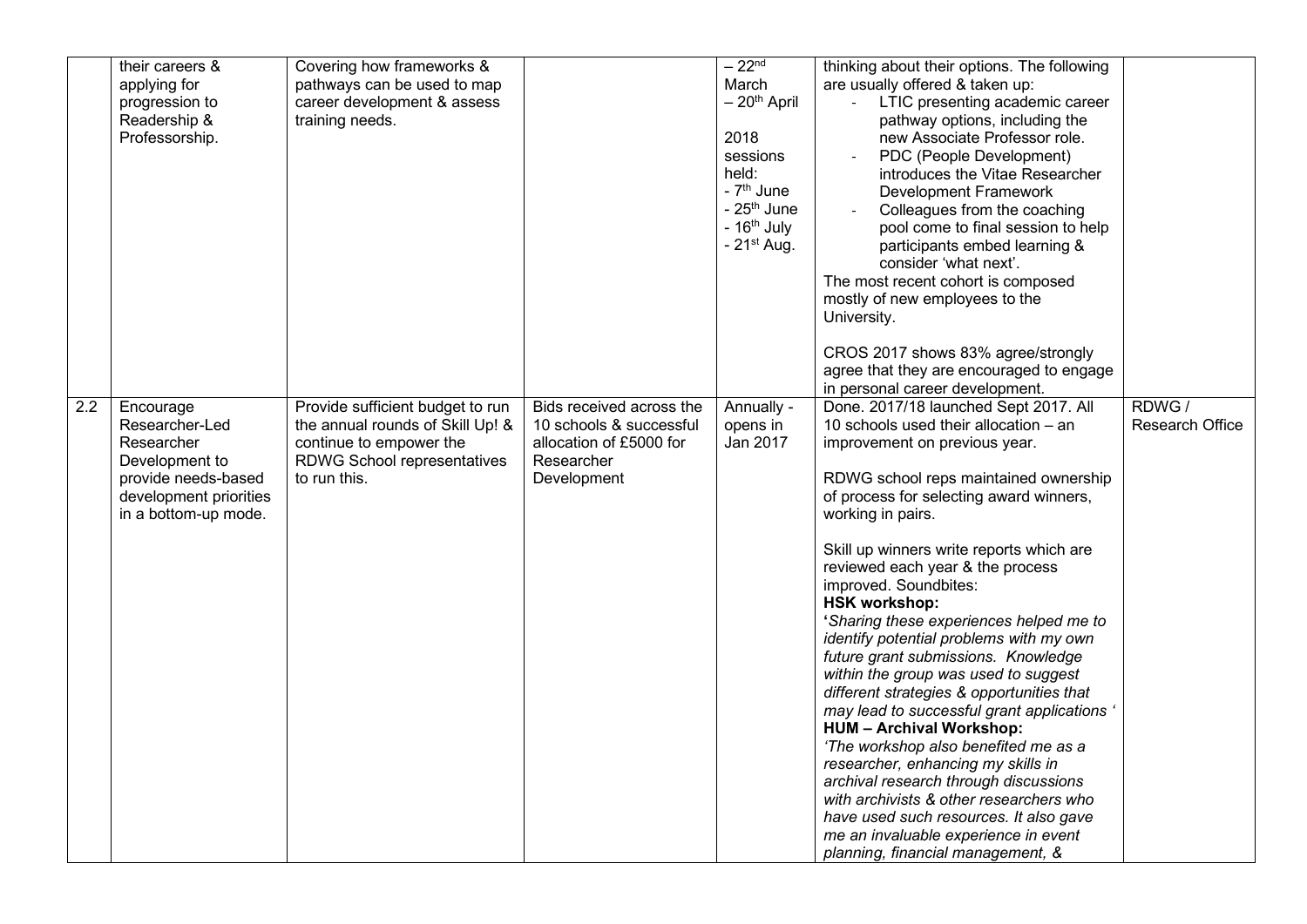|                  |                                                                                                                                                                                                                                                                                                                                    |                                                                                                                                                                                                                                                                                                                                                                                                                  |                                                                                                                                                                       |                                              | community outreach, which will aid me in<br>the planning of future events, as well as<br>enhancing my CV.'<br>2018/19 Round Launched in summer<br>2018.                                                                                                                                                                        |             |
|------------------|------------------------------------------------------------------------------------------------------------------------------------------------------------------------------------------------------------------------------------------------------------------------------------------------------------------------------------|------------------------------------------------------------------------------------------------------------------------------------------------------------------------------------------------------------------------------------------------------------------------------------------------------------------------------------------------------------------------------------------------------------------|-----------------------------------------------------------------------------------------------------------------------------------------------------------------------|----------------------------------------------|--------------------------------------------------------------------------------------------------------------------------------------------------------------------------------------------------------------------------------------------------------------------------------------------------------------------------------|-------------|
| 2.3              | The newly created<br>People Board to<br>support the<br>achievement of the<br>People strand of the<br>Strategic Plan has<br>both the Chair of the<br>RDWG & the HREIR<br>project manager (to<br>2017) as members<br>providing opportunities<br>for Researcher's<br>voices heard & to be<br>part of the decision-<br>making process. | The RDWG Chair sits on the<br>People Board. The People<br>Board provides another two-<br>way communication channel.<br>This will help to realise the<br>HREiR action plan, particularly<br>highlighting rise of late<br>cancellations of training due to<br>workload or deadlines.                                                                                                                               | Actions on HREIR action<br>plan being completed &<br>relevant new actions<br>added as a result of<br>members' participation in<br>the People Board.                   | Quarterly<br>meetings.                       | Done. Ongoing meetings attended by<br>RDWG Chair. Meetings attended on 4th<br>July 2016; 14th November 2016; 19th April<br>2018; 2 <sup>nd</sup> July 2018;<br>Commitment to continued professional<br>development paper, recommending a<br>minimum number of CDP days for all<br>staff, specifically mentions Research staff. | <b>RDWG</b> |
| $\overline{2.4}$ | To ensure research<br>informs teaching, so<br>that teaching is current<br>& based on research.<br>& to provide students<br>with the support &<br>skills to successfully<br>undertake their own<br>research activity.                                                                                                               | Develop guidance &<br>$\bullet$<br>support for staff to consider<br>how research informs their<br>teaching<br>$\bullet$<br>& how they engage<br>students in research activity<br>(both discipline specific &<br>pedagogic research).<br><b>Promote Research</b><br>$\bullet$<br>Informed Teaching str& of<br>the Curriculum Design<br><b>Toolkit</b><br>Develop case studies of<br>Research Informed<br>Teaching | Number of Research<br>staff as participants<br>attending Learning &<br>Teaching conference.<br>LTIC Conference 2017<br>'research informed<br>teaching'                | December<br>2017                             | LTIC representative invited to join RDWG<br>& is involved in conference planning for<br>2019.<br>Research-informed case studies are<br>provided by Angela Madden & Adam<br>Crymble.<br>17 research-contract staff attended.                                                                                                    | <b>LTIC</b> |
|                  |                                                                                                                                                                                                                                                                                                                                    |                                                                                                                                                                                                                                                                                                                                                                                                                  |                                                                                                                                                                       |                                              | Concordat Principle 3: Researchers are equipped & supported to be adaptable & flexible in an increasingly diverse, mobile, global research environment                                                                                                                                                                         |             |
| $\overline{3.1}$ | Extend awareness of<br>new internal initiatives.<br>such as Research<br>Induction Programme,<br>& external initiatives -<br>HREIR & the RDF -<br>available to support                                                                                                                                                              | The Chair of the RDWG reports<br>to the University Research<br>Committee 3 times a year &<br>meets annually with ADRs for<br>two-way conversations to raise<br>awareness of aims & progress<br>of the RDWG.                                                                                                                                                                                                      | The 2017 CROS to show<br>that awareness of UK<br>initiatives (Vitae, RDF,<br>concordat) has increased<br>above 2015 CROS<br>results & in line with<br>Alliance Group. | May 2017,<br><b>CROS</b><br>survey<br>launch | Headlines on awareness from<br><b>CROS/PIRLS:</b><br>HREIR 54% 2015 > 50% 2017.<br>RDF 59% 2015 < 64% 2017;<br>Planning ResDev2019 to increase<br>awareness of HREIR/RDF.                                                                                                                                                      | RDWG / ADRs |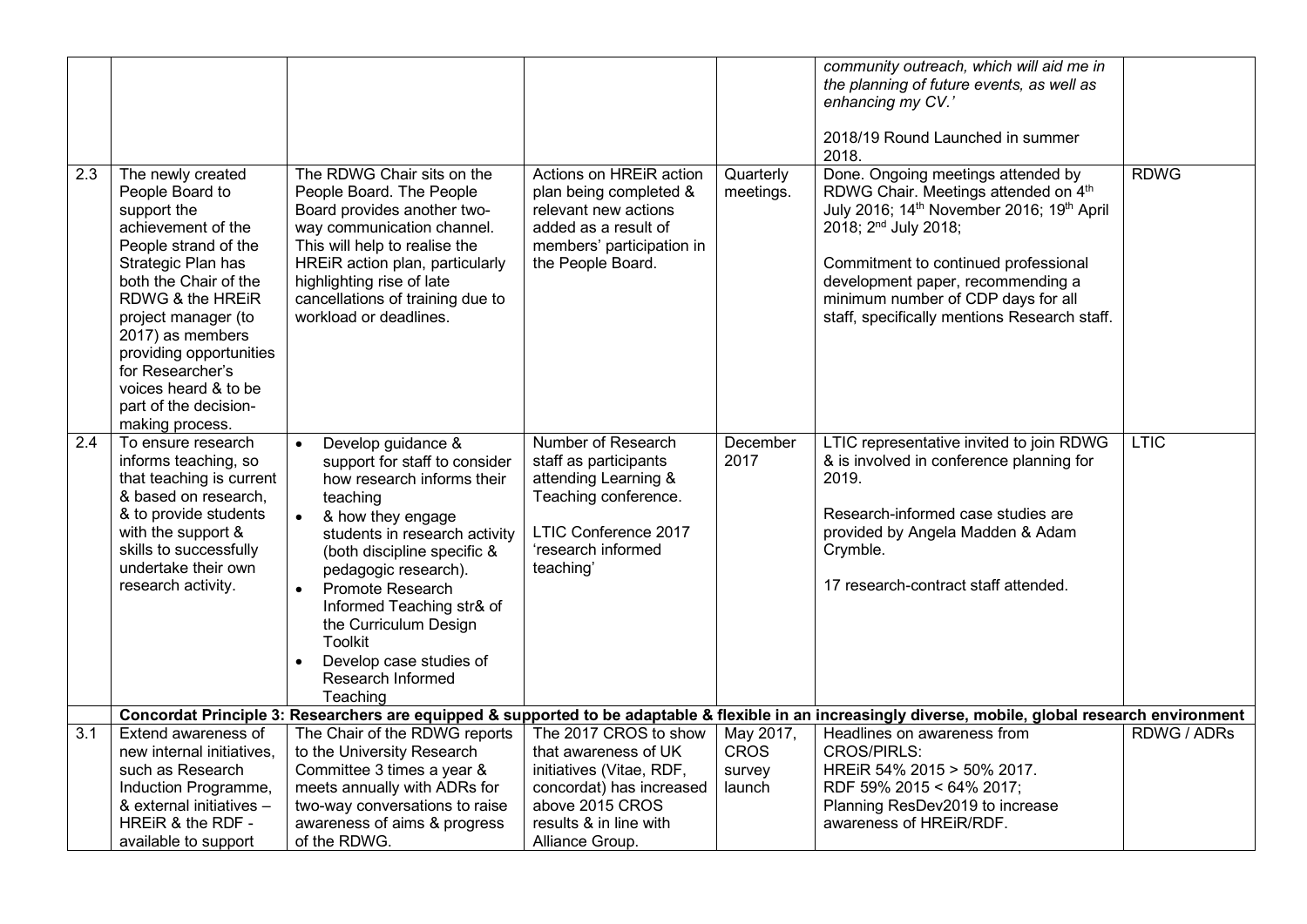|     | research staff<br>development                                                                                                                                                                                                                                                                                                                                                                    |                                                                                                                                                                                                                                                                  |                                                                                                                                                          |                                                                             |                                                                                                                                                                                                                                                                                                                                                                                                                                                                                                               |                                                          |
|-----|--------------------------------------------------------------------------------------------------------------------------------------------------------------------------------------------------------------------------------------------------------------------------------------------------------------------------------------------------------------------------------------------------|------------------------------------------------------------------------------------------------------------------------------------------------------------------------------------------------------------------------------------------------------------------|----------------------------------------------------------------------------------------------------------------------------------------------------------|-----------------------------------------------------------------------------|---------------------------------------------------------------------------------------------------------------------------------------------------------------------------------------------------------------------------------------------------------------------------------------------------------------------------------------------------------------------------------------------------------------------------------------------------------------------------------------------------------------|----------------------------------------------------------|
| 3.2 | All new research staff<br>should attend<br>mandatory Data<br><b>Protection Act training</b><br>within their probation<br>period.                                                                                                                                                                                                                                                                 | Communicate the change of the<br>DPA training to mandatory<br>status to all staff, particularly<br>those recruiting new staff.<br>Provide training for all existing<br>staff who have not yet attended<br>DPA training.                                          | All new staff, c. 250,<br>having attended DPA<br>training & working within<br>DPA regulations. All<br>existing staff to have<br>attended by 2019.        | Mandatory<br>for new<br>staff - all<br>existing<br>staff trained<br>by 2019 | All new staff attending, extra sessions<br>planned & all staff encouraged to attend.<br>Approx. 50% new research staff attended<br>2017/18.                                                                                                                                                                                                                                                                                                                                                                   | OVC / HR /<br><b>RDWG</b>                                |
| 3.3 | To ensure research<br>staff are aware of<br>national & local<br>research priorities,<br>objectives, activity, &<br>development available.                                                                                                                                                                                                                                                        | Continue the biennial ResDev<br>conference; consider staging<br>the conference within a<br>potential ResDev development<br>activity week.                                                                                                                        | Attendance of over 150<br>delegates at the 2018<br>conference & positive<br>evaluation of the event<br>by participants.                                  | Bi-annual;<br>2018 next<br>date                                             | ResDev19 Conference will take place on<br>14th January 2019 focussed on funding,<br>impact & career development. We are no<br>longer partnering with the Doctoral<br>College so numbers will be more than<br>halved. We expect c. 60 delegates.<br>Research office now circulates a regular<br>Research Themes & Research Office<br>newsletter to all University staff.<br>RDWG Chair regularly takes part in<br>Central Induction panel & research<br>themes form part of the OVC Induction<br>presentation. | RDWG/<br><b>Doctoral College</b><br>/ Research<br>Office |
| 3.4 | To contribute to enable<br>all staff to reach<br>standards required for<br><b>Teaching Excellence</b><br>Framework:<br>Scholarship,<br>$\bullet$<br>Research &<br>Professional<br>Practice (LE2) -<br>The learning<br>environment is<br>enriched by<br>student exposure<br>to & involvement in<br>provision at the<br>forefront of<br>scholarship,<br>research &/or<br>professional<br>practice. | To develop further links &<br>coordination with the Education<br>strategic priorities, particularly<br><b>Teaching Excellence</b><br>Framework - working together<br>to ensure high standards<br>achieved. Include as an action<br>in UH Development Priorities. | Help the University to<br>achieve Silver TEF<br>through working in<br>partnership with LTIC<br>colleagues & sharing<br>ownership of TEF action<br>plans. | End July<br>2017                                                            | Done.<br>Gold TEF achieved by University in June<br>2018. Silver achieved in 2017.                                                                                                                                                                                                                                                                                                                                                                                                                            | <b>LTIC / Doctoral</b><br>College / RDWG                 |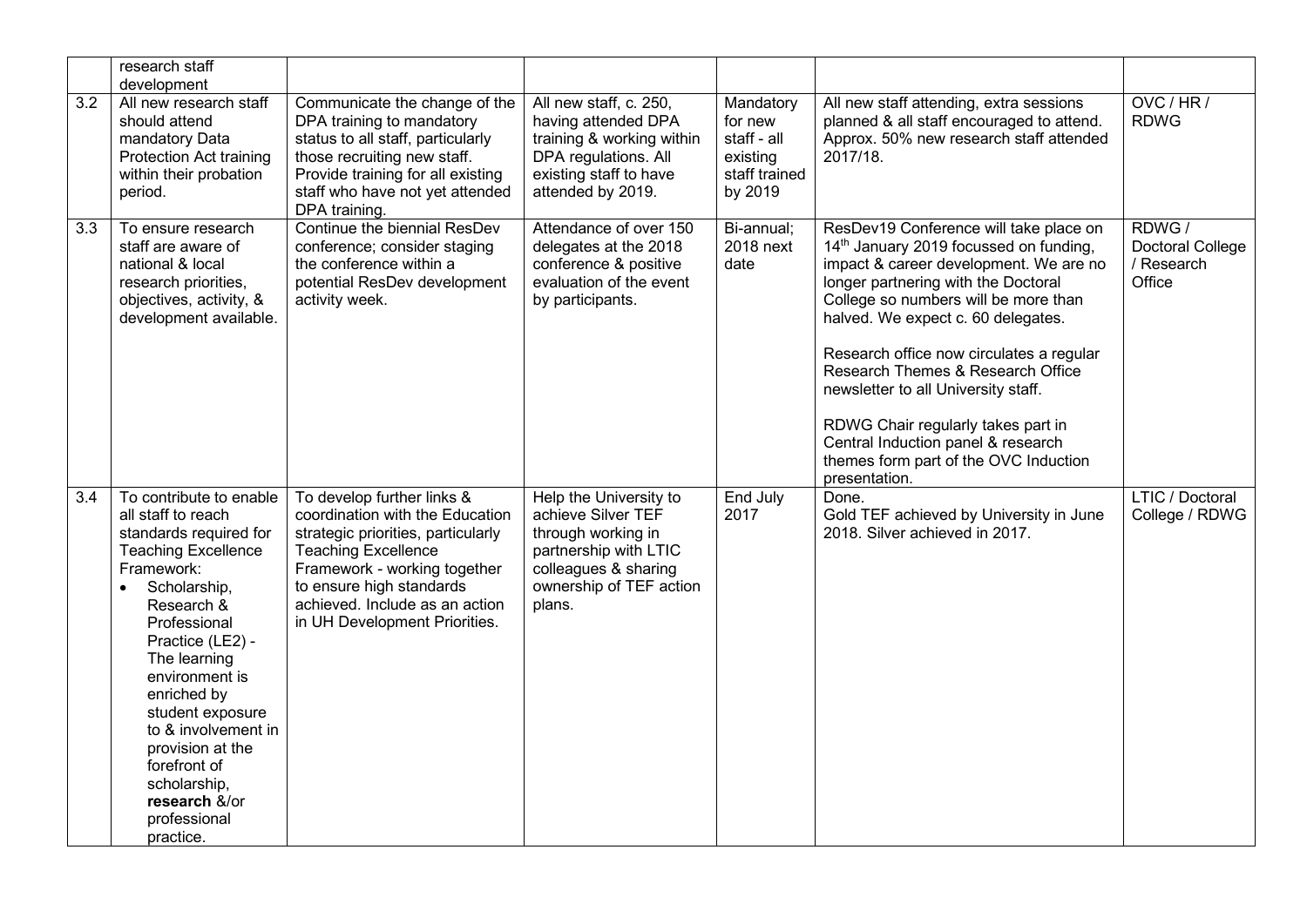|     | Concordat Principle 4: The importance of researchers' personal & career development, & lifelong learning, is clearly recognised & promoted at all<br>stages of their career |                                                                                                                                                            |                                                                                                                                                                                                         |                                                         |                                                                                                                                                                                                                                                                                                                                                                                                                                                                                                                                                                                                                          |                                                   |  |  |
|-----|-----------------------------------------------------------------------------------------------------------------------------------------------------------------------------|------------------------------------------------------------------------------------------------------------------------------------------------------------|---------------------------------------------------------------------------------------------------------------------------------------------------------------------------------------------------------|---------------------------------------------------------|--------------------------------------------------------------------------------------------------------------------------------------------------------------------------------------------------------------------------------------------------------------------------------------------------------------------------------------------------------------------------------------------------------------------------------------------------------------------------------------------------------------------------------------------------------------------------------------------------------------------------|---------------------------------------------------|--|--|
| 4.1 | To develop research<br>staffs' ability to<br>achieve impact with<br>their research &<br>communicate their<br>findings broadly.                                              | Deliver social media training for<br>researchers with revised<br>content as an in-house<br>programme.                                                      | Outputs using social<br>media & positive<br>evaluations on the BOS<br>tool.                                                                                                                             | Second<br>iteration<br>launched 9<br>December<br>2016.  | Done. No plans to run more social media<br>sessions as it is now covered in central<br>Researcher Development Programme as<br>'Social Media Bootcamp' & 'Sharing,<br>Connecting & Building an Audience'.                                                                                                                                                                                                                                                                                                                                                                                                                 | <b>Research Office</b><br>/ People<br>Development |  |  |
| 4.2 | To share good practice<br>of research impact in<br>the sector & help<br>develop research<br>staffs' ability to<br>achieve impact<br>themselves.                             | Ongoing training through<br>School-based workshops &<br>open training sessions open to<br>all academic & research staff.                                   | Attendance & positive<br>evaluation. More<br>resultant research<br>impact.                                                                                                                              | Dates<br>throughout<br>the year &<br>on demand.         | 30 people attended 5 workshops.<br>Feedback was good.<br>Generic impact training sessions is<br>delivered annually for researchers and is<br>continuing.<br>A full-day workshop for all ADRs took<br>place in June 2017 with external facilitator<br>Mark Reed.<br>Theme strand on impact at the 2019<br>ResDev conference - keynote &<br>workshops activities.<br>Impact will be measured in the REF 2020,<br>for which impact case studies are<br>currently in preparation.                                                                                                                                            | <b>Research Office</b>                            |  |  |
| 4.3 | To support<br>development of ECRs<br>& share the knowledge<br>& skills of experienced<br>research staff.                                                                    | Run Mentoring partnerships in<br>Schools to support Induction,<br>attendance on development<br>programmes (Aurora, Future<br>Leaders) or role development. | Mentoring taking place in<br>5 schools by Dec 2018.<br>CROS to show an<br>increase from 17% of<br>staff being mentored to<br>30%, providing<br>mentoring for some of<br>the 50% requesting a<br>mentor. | By Dec<br>2018 run<br>Mentor<br>schemes in<br>5 schools | CROS increase to 42.9% who have been<br>mentored & 38% would like to receive<br>mentoring.<br>After a pilot, the School of Education is no<br>longer using the formal process for<br>offering mentoring for research, but has<br>continued to work informally with<br>members of staff on demand. The<br>Education representative to the RDWG<br>has two informal mentees. Two<br>developing research projects in the<br>School of Education support the further<br>development of research skills &<br>engagement with research. These include<br>5 other members of staff working with<br>researchers & a PhD student. | People<br>Development /<br>ADRs / RDWG            |  |  |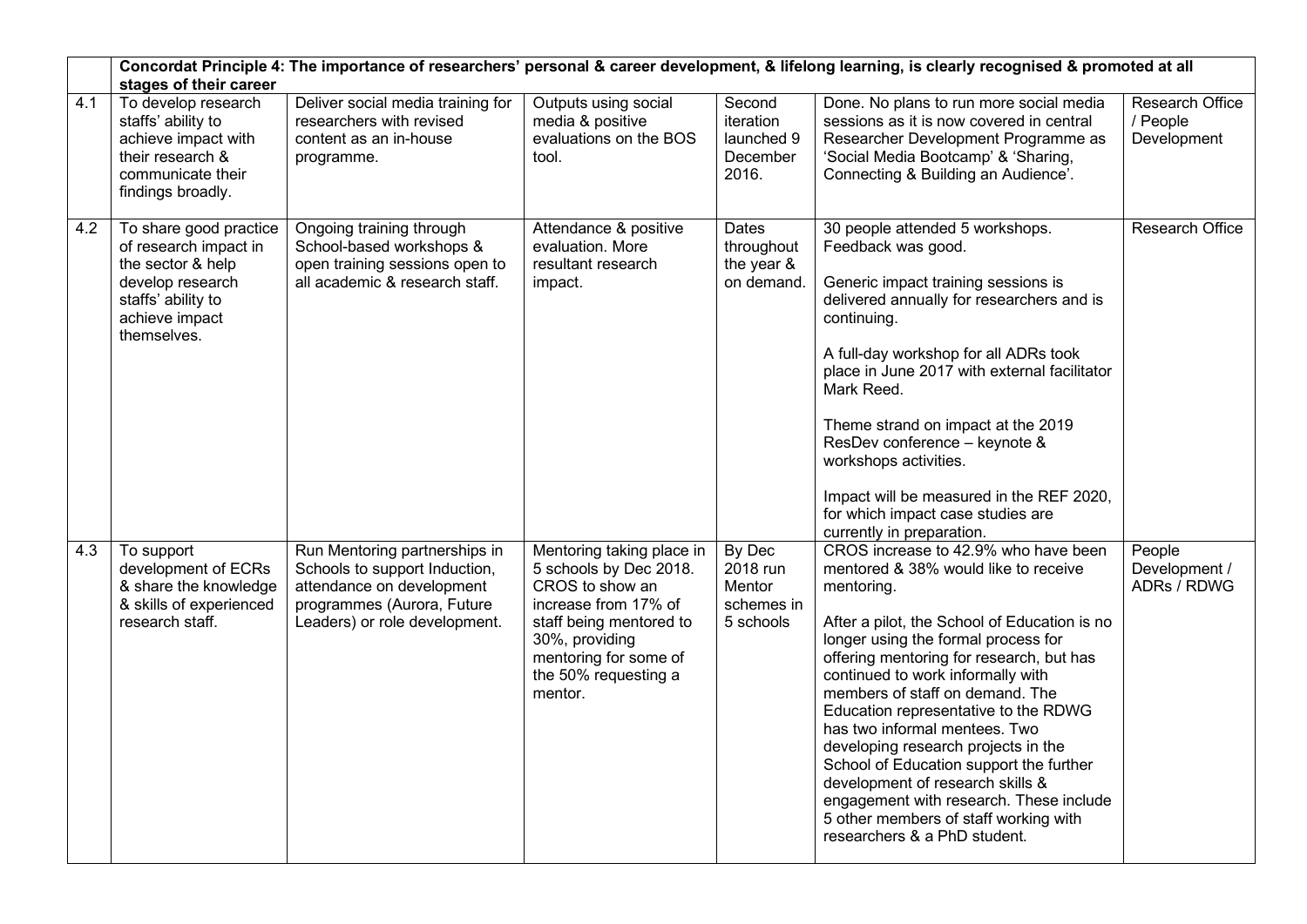| 4.4 | To help staff feel part<br>of a community with a<br>sense of belonging,<br>while learning from &<br>supporting each other<br>to develop by working<br>together on real | <b>Consider using Action Learning</b><br>Sets, as they may provide an<br>opportunity to share &<br>recognise good practice while<br>working collaboratively on real<br>work. | 3 pilot groups being set<br>up, meeting, aims<br>achieved with positive<br>evaluation by group<br>members by 09/2017 | Trial in<br>2017/18 | Following planning in spring & summer<br>2017, the Creative Arts School scheme<br>mentoring ECRs began in September<br>2017 & continues to December 2020. To<br>be presented by RDWG Chair at the<br>RDWG meeting in January 2019 to<br>disseminate information & progress.<br>Life & Medical Sciences (LMS) undertook<br>a mentoring pilot with HR Development in<br>January 2016, & developed a series of<br>guidance notes for mentors which are<br>available for others across the University<br>to use.<br>Humanities & Life & Medical Science to<br>begin Mentoring scheme in autumn term<br>2017.<br>We currently have four schools engaged<br>in formal mentoring schemes (all ten<br>schools offer mentoring in a range of<br>formats, some informal) & we will support<br>a fifth school to launch formal mentoring<br>in 2019/20.<br>Two Schools have merged so we now<br>have 9 schools rather than 10.<br>CROS 2017: 66% (was 71% in 2015) feel<br>part of dept, 49% (was 47% in 2015) feel<br>part of UH & 49% (was 60% in 2015) feel<br>part of a discipline research community.<br>Partly done. 12 participants participated in<br>the first & second cohorts. The third | People<br>Development /<br>RDWG / ADRs             |
|-----|------------------------------------------------------------------------------------------------------------------------------------------------------------------------|------------------------------------------------------------------------------------------------------------------------------------------------------------------------------|----------------------------------------------------------------------------------------------------------------------|---------------------|------------------------------------------------------------------------------------------------------------------------------------------------------------------------------------------------------------------------------------------------------------------------------------------------------------------------------------------------------------------------------------------------------------------------------------------------------------------------------------------------------------------------------------------------------------------------------------------------------------------------------------------------------------------------------------------------------------------------------------------------------------------------------------------------------------------------------------------------------------------------------------------------------------------------------------------------------------------------------------------------------------------------------------------------------------------------------------------------------------------------------------------------------------------------------------------|----------------------------------------------------|
|     | challenges.                                                                                                                                                            |                                                                                                                                                                              |                                                                                                                      |                     | iteration (2018) had very little demand, so<br>the 3 interested researchers were<br>supported by Dr Kevin Flinn, Head of<br>Leadership.                                                                                                                                                                                                                                                                                                                                                                                                                                                                                                                                                                                                                                                                                                                                                                                                                                                                                                                                                                                                                                                  |                                                    |
| 4.5 | Support staff going<br>through a positive<br>transition at work,<br>perhaps a change of<br>responsibilities, new                                                       | Offer coaches to researchers<br>where coaching is an<br>appropriate option for their<br>personal development<br>purposes. Cadre of 50+ internal<br>coaches are ready.        | Number of appropriate<br>coaching partnerships<br>set up & meeting<br>regularly.                                     | Trial in<br>2018    | Done. Focus marketing of coaching<br>towards research staff in 2017/18<br>2015-2018 Coachees: 3 research; 39<br>Academic                                                                                                                                                                                                                                                                                                                                                                                                                                                                                                                                                                                                                                                                                                                                                                                                                                                                                                                                                                                                                                                                 | People<br>Development /<br>RDWG / Line<br>Managers |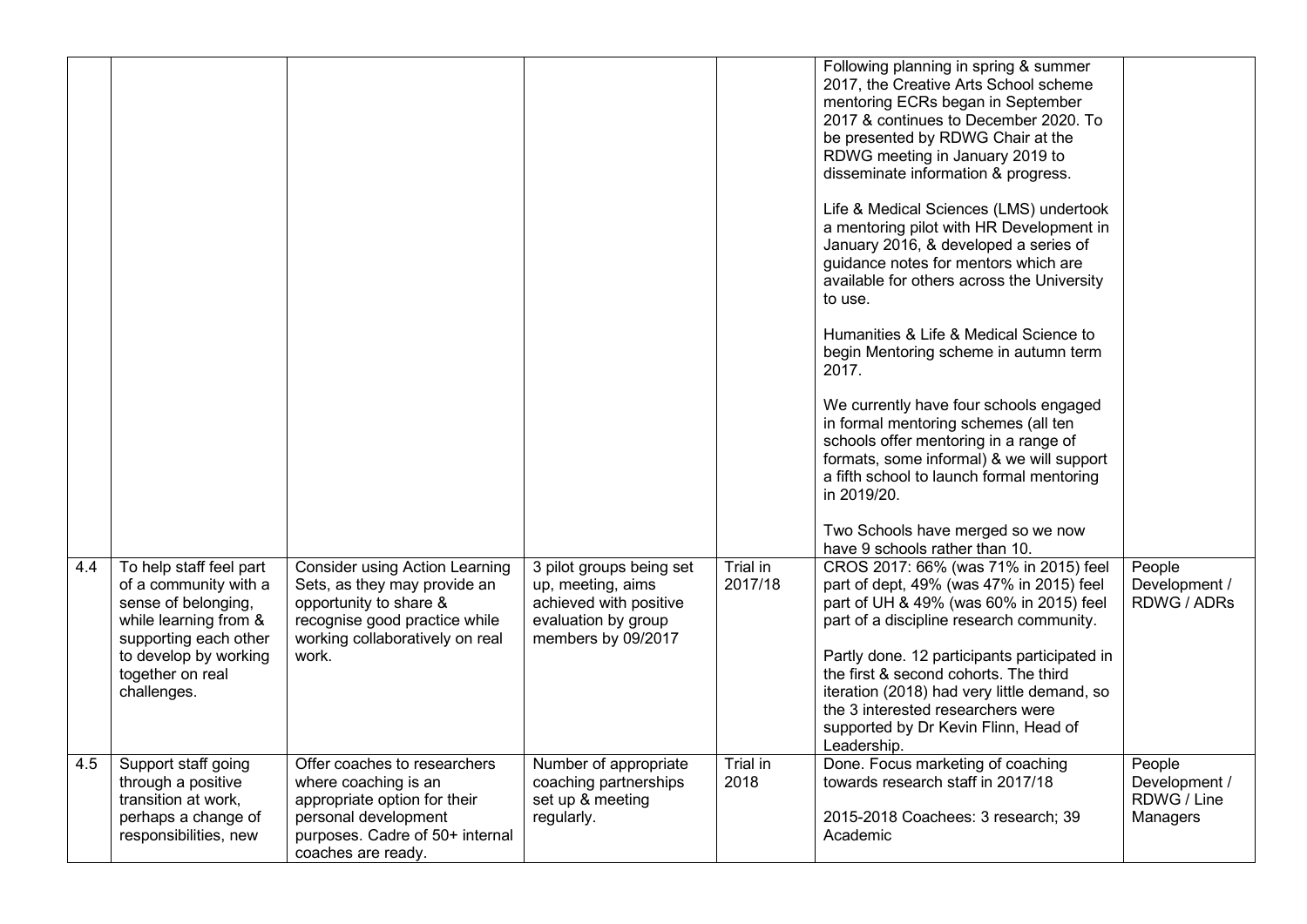|          | role or promotion, in                                                                                                                                                                                                                       |                                                                                                                                                                                                                  |                                                                                                                                  |                     | Coaching session provided as part of                                                                                                                                                                                                                                                                                                                                                                                                                                                            |                               |
|----------|---------------------------------------------------------------------------------------------------------------------------------------------------------------------------------------------------------------------------------------------|------------------------------------------------------------------------------------------------------------------------------------------------------------------------------------------------------------------|----------------------------------------------------------------------------------------------------------------------------------|---------------------|-------------------------------------------------------------------------------------------------------------------------------------------------------------------------------------------------------------------------------------------------------------------------------------------------------------------------------------------------------------------------------------------------------------------------------------------------------------------------------------------------|-------------------------------|
|          | an individual manner.                                                                                                                                                                                                                       |                                                                                                                                                                                                                  |                                                                                                                                  |                     | Career Pathways programme, with option                                                                                                                                                                                                                                                                                                                                                                                                                                                          |                               |
|          |                                                                                                                                                                                                                                             |                                                                                                                                                                                                                  |                                                                                                                                  |                     | of continuing if requested.                                                                                                                                                                                                                                                                                                                                                                                                                                                                     |                               |
| 4.6      | To raise staff's roles &<br>responsibilities in risk<br>management resulting<br>in a more pro-active,<br>early intervention<br>approach. To enable<br>researchers to stretch<br>boundaries in a safe<br>manner through being<br>risk aware. | Put in place training &<br>development opportunities on<br>health & wellbeing for staff at all<br>levels. This includes;<br>Responsible Research, Risk<br>Management, Know Your<br>Numbers & Personal Wellbeing. | Report from<br>Occupational Health &<br>Wellbeing statistically<br>reflecting a reduction in<br>reported incidents<br>occurring. | By end July<br>2017 | Numbers for 'Responsible research' in<br>2015/16 were 26, 23 in 2017/18. 4<br>participants attended Risk Management in<br>2017. Plans to reflect with the<br>GTR. Research staff have access to all<br>staff support including Know Your<br>Numbers, Wellbeing Support but we need<br>data for them as a group of researchers.<br>H&S delivered an overview workshop at<br>RDWG for ECR School reps to cascade.<br>UH Wellbeing Framework includes a pillar<br>relating to a safe & sustainable | Health, Safety &<br>Wellbeing |
|          |                                                                                                                                                                                                                                             |                                                                                                                                                                                                                  |                                                                                                                                  |                     | environment.                                                                                                                                                                                                                                                                                                                                                                                                                                                                                    |                               |
|          |                                                                                                                                                                                                                                             |                                                                                                                                                                                                                  |                                                                                                                                  |                     | Concordat Principle 5: Individual researchers share the responsibility for & need to pro-actively engage in their own personal & career development, & lifelong                                                                                                                                                                                                                                                                                                                                 |                               |
| learning |                                                                                                                                                                                                                                             |                                                                                                                                                                                                                  |                                                                                                                                  |                     |                                                                                                                                                                                                                                                                                                                                                                                                                                                                                                 |                               |
| 5.1      | To ensure all staff                                                                                                                                                                                                                         | Digital literacies project - to use                                                                                                                                                                              | All staff (c. 2500 FTE)                                                                                                          | 2016-2018           | Digital Capabilities project ongoing across                                                                                                                                                                                                                                                                                                                                                                                                                                                     | LCS / LTIC /                  |
|          | have the necessary                                                                                                                                                                                                                          | the JISC definitions as a basis                                                                                                                                                                                  | able to use the                                                                                                                  | March: 17           | all staff groups. Specific 'Academic' strand                                                                                                                                                                                                                                                                                                                                                                                                                                                    | People                        |
|          | knowledge & ability to                                                                                                                                                                                                                      | to map the technologies                                                                                                                                                                                          | technologies relevant to                                                                                                         | Staff testing       | encompasses Research staff & students.                                                                                                                                                                                                                                                                                                                                                                                                                                                          | Development                   |
|          | use the technology                                                                                                                                                                                                                          | essential to staff roles. To then                                                                                                                                                                                | their role.                                                                                                                      | the JISC            | Project Manager working with LTIC,                                                                                                                                                                                                                                                                                                                                                                                                                                                              |                               |
|          | relevant to their role.                                                                                                                                                                                                                     | identify the gaps staff have &                                                                                                                                                                                   |                                                                                                                                  | profiling           | Research Office & Doctoral College to                                                                                                                                                                                                                                                                                                                                                                                                                                                           |                               |
|          |                                                                                                                                                                                                                                             | provide training solutions.                                                                                                                                                                                      |                                                                                                                                  | tool                | ensure that research needs are                                                                                                                                                                                                                                                                                                                                                                                                                                                                  |                               |
|          |                                                                                                                                                                                                                                             |                                                                                                                                                                                                                  |                                                                                                                                  |                     | specifically addressed.                                                                                                                                                                                                                                                                                                                                                                                                                                                                         |                               |
|          |                                                                                                                                                                                                                                             |                                                                                                                                                                                                                  |                                                                                                                                  |                     | Using JISC resources from other                                                                                                                                                                                                                                                                                                                                                                                                                                                                 |                               |
|          |                                                                                                                                                                                                                                             |                                                                                                                                                                                                                  |                                                                                                                                  |                     | institutions, mapping technical skills                                                                                                                                                                                                                                                                                                                                                                                                                                                          |                               |
|          |                                                                                                                                                                                                                                             |                                                                                                                                                                                                                  |                                                                                                                                  |                     | directly to needs of research at Bronze,                                                                                                                                                                                                                                                                                                                                                                                                                                                        |                               |
|          |                                                                                                                                                                                                                                             |                                                                                                                                                                                                                  |                                                                                                                                  |                     | Silver & Gold levels: New resource                                                                                                                                                                                                                                                                                                                                                                                                                                                              |                               |
|          |                                                                                                                                                                                                                                             |                                                                                                                                                                                                                  |                                                                                                                                  |                     | available to support Office 365 skills                                                                                                                                                                                                                                                                                                                                                                                                                                                          |                               |
|          |                                                                                                                                                                                                                                             |                                                                                                                                                                                                                  |                                                                                                                                  |                     | development based on JISC Role                                                                                                                                                                                                                                                                                                                                                                                                                                                                  |                               |
|          |                                                                                                                                                                                                                                             |                                                                                                                                                                                                                  |                                                                                                                                  |                     | <b>Profiles</b>                                                                                                                                                                                                                                                                                                                                                                                                                                                                                 |                               |
|          |                                                                                                                                                                                                                                             |                                                                                                                                                                                                                  |                                                                                                                                  |                     | Lynda.com online training resources                                                                                                                                                                                                                                                                                                                                                                                                                                                             |                               |
|          |                                                                                                                                                                                                                                             |                                                                                                                                                                                                                  |                                                                                                                                  |                     | rolled out across the University &                                                                                                                                                                                                                                                                                                                                                                                                                                                              |                               |
|          |                                                                                                                                                                                                                                             |                                                                                                                                                                                                                  |                                                                                                                                  |                     | promoted within the Researcher                                                                                                                                                                                                                                                                                                                                                                                                                                                                  |                               |
|          |                                                                                                                                                                                                                                             |                                                                                                                                                                                                                  |                                                                                                                                  |                     | Development Programme. A wider                                                                                                                                                                                                                                                                                                                                                                                                                                                                  |                               |
|          |                                                                                                                                                                                                                                             |                                                                                                                                                                                                                  |                                                                                                                                  |                     | project, of which this was part, is ongoing.                                                                                                                                                                                                                                                                                                                                                                                                                                                    |                               |
| 5.2      | To enable all staff &                                                                                                                                                                                                                       | Extensive support for staff to                                                                                                                                                                                   | Staff & students                                                                                                                 | 2017-2019           | New Guided Learner Journey fully                                                                                                                                                                                                                                                                                                                                                                                                                                                                | LCS / LTIC                    |
|          | students to engage                                                                                                                                                                                                                          | use the new VLE to ensure                                                                                                                                                                                        | engaging effectively with                                                                                                        |                     | implemented for all programmes.                                                                                                                                                                                                                                                                                                                                                                                                                                                                 |                               |
|          | with the new virtual                                                                                                                                                                                                                        | sound practices to enhance                                                                                                                                                                                       | VLE.                                                                                                                             |                     |                                                                                                                                                                                                                                                                                                                                                                                                                                                                                                 |                               |
|          | learning environment                                                                                                                                                                                                                        | student learning (over next 2                                                                                                                                                                                    |                                                                                                                                  |                     | Extensive training in place for staff with                                                                                                                                                                                                                                                                                                                                                                                                                                                      |                               |
|          | (VLE) & use it                                                                                                                                                                                                                              | years).                                                                                                                                                                                                          |                                                                                                                                  |                     | good take up of 350+ staff.                                                                                                                                                                                                                                                                                                                                                                                                                                                                     |                               |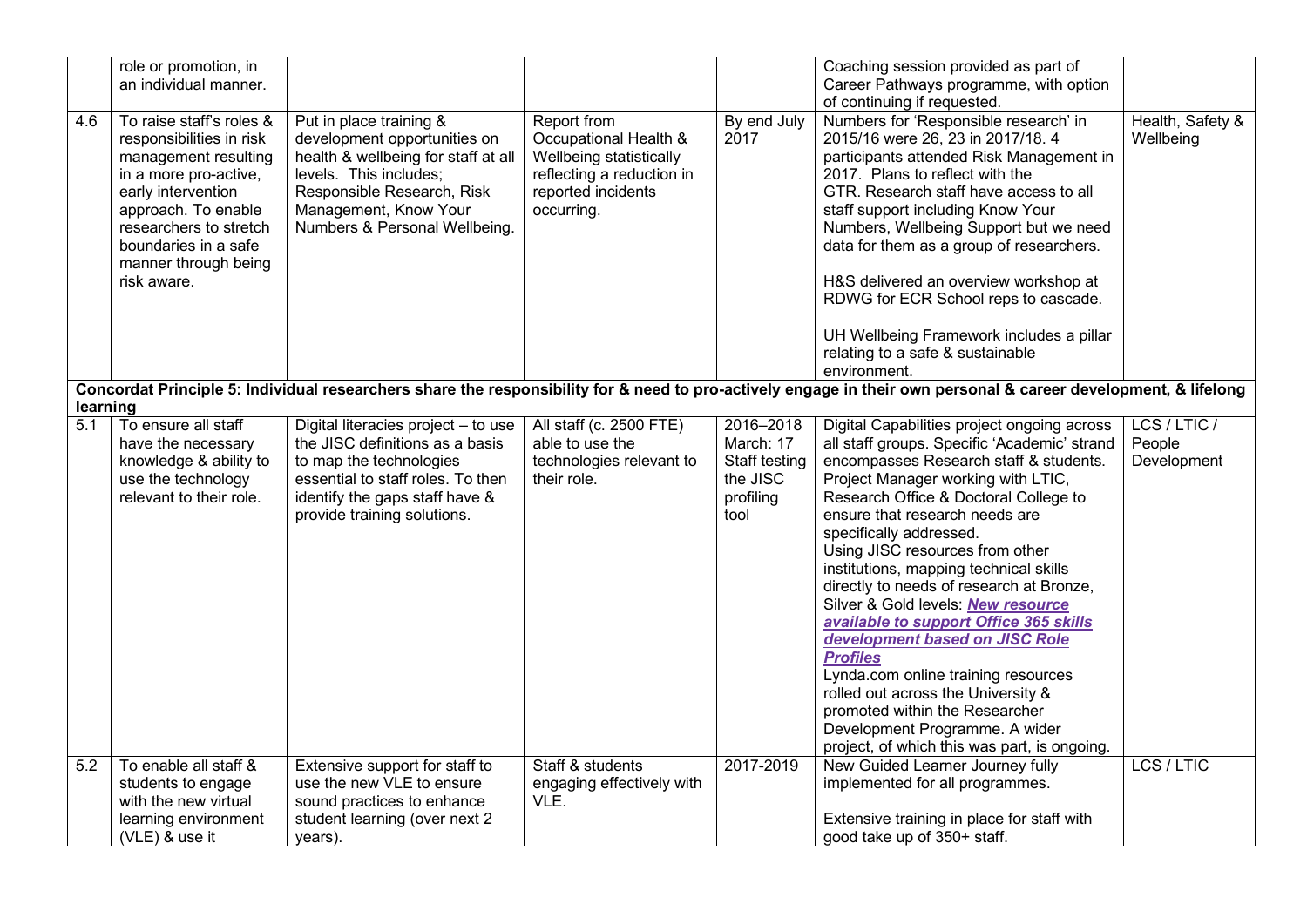|     | effectively to enhance                                                                                                                                      |                                                                                                                                                                                                                                                                                                                         |                                                                                                                                         |                     |                                                                                                                                                                                                                                                                                                                                                                                                                                                                                                                                                                                                                                            |                                                           |
|-----|-------------------------------------------------------------------------------------------------------------------------------------------------------------|-------------------------------------------------------------------------------------------------------------------------------------------------------------------------------------------------------------------------------------------------------------------------------------------------------------------------|-----------------------------------------------------------------------------------------------------------------------------------------|---------------------|--------------------------------------------------------------------------------------------------------------------------------------------------------------------------------------------------------------------------------------------------------------------------------------------------------------------------------------------------------------------------------------------------------------------------------------------------------------------------------------------------------------------------------------------------------------------------------------------------------------------------------------------|-----------------------------------------------------------|
|     | practice.                                                                                                                                                   |                                                                                                                                                                                                                                                                                                                         |                                                                                                                                         |                     |                                                                                                                                                                                                                                                                                                                                                                                                                                                                                                                                                                                                                                            |                                                           |
|     |                                                                                                                                                             | Concordat Principle 6: Diversity & equality must be promoted in all aspects of the recruitment & career management of researchers                                                                                                                                                                                       |                                                                                                                                         |                     |                                                                                                                                                                                                                                                                                                                                                                                                                                                                                                                                                                                                                                            |                                                           |
| 6.1 | Increase in the<br>proportion of BME staff<br>at grades UH9 &<br>above by 5% by 2020.                                                                       | <b>Equality &amp; Diversity</b><br>$\bullet$<br>Essentials - compulsory<br>every 3 years<br>Trans awareness training<br>$\bullet$<br>Unconscious bias training<br>$\bullet$<br>Cultural awareness training<br>$\bullet$<br>Athena SWAN briefings<br>$\bullet$<br><b>Race Equality Charter</b><br>$\bullet$<br>briefings | Increase in number of<br>BME staff at grades UH9<br>& above by 5%                                                                       | By 2020             | The BME increase at UH9 and above has<br>been negligible. Head of EDI reports that<br>the numerical target was provisional only<br>and was not adopted - EDI did not<br>implement this target.                                                                                                                                                                                                                                                                                                                                                                                                                                             | Equality Office /<br>People<br>Development /<br><b>HR</b> |
| 6.2 | Increase in the<br>proportion of female<br>academic staff at<br>grades UH9 & above<br>by 5% by 2020.                                                        | Staff are supported to attend<br>the LF Aurora programme &<br>this year we have 13<br>participants with internal CEG<br>Mentors whose progress we<br>can track. Those who were not<br>successful getting a place on<br>Aurora are part of a new<br>internal Future Leaders<br>programme.                                | Increase in number of<br>female staff at UH9 &<br>above by 5%. Track<br>progress of alumni of<br>Aurora & Future Leaders<br>programmes. | <b>By 2020</b>      | As above. We have a new manager for<br>Athena SWAN, Helen Davidson.<br>We have an institutional Bronze award. A<br>renewal for the Athena Swan institution<br>bronze award was submitted in May 2018,<br>& awarded in October 2018. 8 Schools<br>hold Bronze & 2 Schools have Silver -<br>Physics, Astronomy & Maths & Health &<br>Social Work - & were among 43 out of 82<br>submissions that were successful at this<br>level in the latest round. The 2 Schools<br>without Bronze will apply in 2018/19.                                                                                                                                | Equality Office /<br>People<br>Development /<br><b>HR</b> |
| 6.3 | To fulfil the review &<br>update of the<br>University's Dignity &<br>Respect policy (UPR<br>EQ10) which<br>supported a fresh call<br>for new investigators. | The Dignity & Respect advisor<br>training took place December<br>2016, following the delivery of<br>the two one-day workshops on<br>Investigator training.                                                                                                                                                              | All Advisors &<br>Investigators must attend<br>the training & undertake<br><b>Equality &amp; Diversity</b><br>Essentials.               | By end July<br>2017 | Done. Trained advisors in place &<br>process advised on equality site in<br>StaffNet.<br>Online Equality & Diversity training<br>delivered by iHasco is mandatory during<br>new employees probation period,<br>Unconscious Bias is mandatory within<br>employees' first year & must be refreshed<br>every 3 years with the on-line courses.<br>Face to face Equality Essentials<br>awareness sessions also run every month<br>as part of Equality Office suite of<br>workshops.<br>Concordat Principle 7: The sector & all stakeholders will undertake regular & collective review of their progress in strengthening the attractiveness & | <b>Equality Office</b>                                    |
|     | sustainability of research careers in the UK                                                                                                                |                                                                                                                                                                                                                                                                                                                         |                                                                                                                                         |                     |                                                                                                                                                                                                                                                                                                                                                                                                                                                                                                                                                                                                                                            |                                                           |